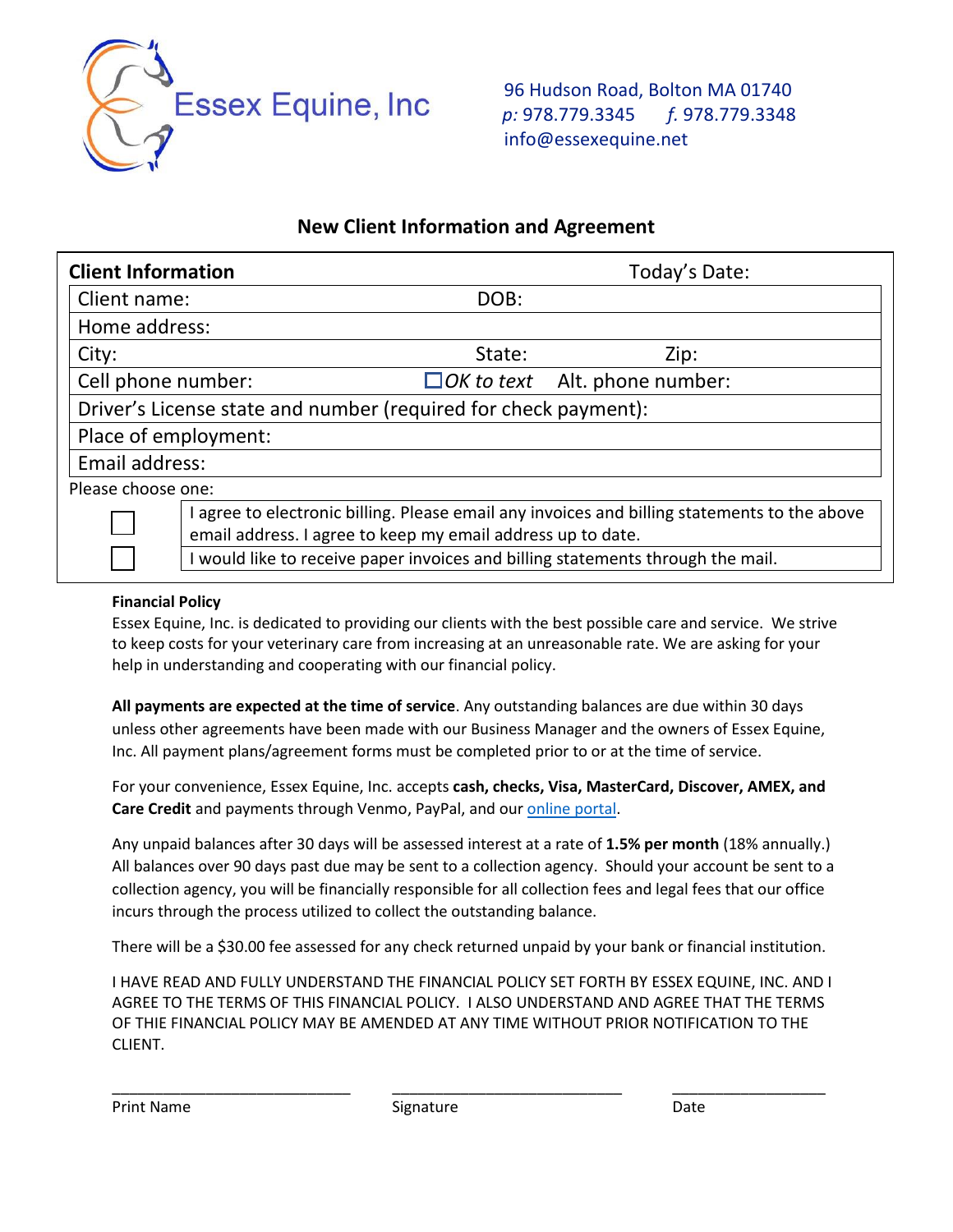

96 Hudson Road, Bolton MA 01740  *p:* 978.779.3345 *f.* 978.779.3348 info@essexequine.net

### **Credit Card Authorization Form**

All clients are requested to keep an active credit card on file with Essex Equine, Inc. Please choose one option below, sign, and fill out the credit card information.

### **Option 1: Autopay**

I authorize Essex Equine, Inc. to keep on file and charge the credit card given below for all services provided. I agree that this credit card will be charged for the full balance of my account after each service. I agree to keep this credit card up to date.

\_\_\_\_\_\_\_\_\_\_\_\_\_\_\_\_\_\_\_\_\_\_\_\_\_\_\_\_ \_\_\_\_\_\_\_\_\_\_\_\_\_\_\_\_\_\_\_\_\_\_\_\_\_\_\_ \_\_\_\_\_\_\_\_\_\_\_\_\_\_\_\_\_\_

Print Name Date and Signature Controller and Signature Date Date

#### **Option 2: Credit Card on file**

I authorize Essex Equine, Inc. to keep on file the credit card given below. I will authorize payment after each service. I agree that if I have not made other payment arrangements within 30 days of service, this credit card will be charged for the full balance of my account. I agree to keep this credit card up to date.

| <b>Print Name</b>        | Signature | Date |  |  |  |  |  |
|--------------------------|-----------|------|--|--|--|--|--|
| Credit Card Information: |           |      |  |  |  |  |  |
| Card Type:               |           |      |  |  |  |  |  |
| Name on card:            |           |      |  |  |  |  |  |
| <b>Billing Address:</b>  |           |      |  |  |  |  |  |
| Billing Town, State, Zip |           |      |  |  |  |  |  |
| Card Number:             |           |      |  |  |  |  |  |
| Card Expiration Date:    |           |      |  |  |  |  |  |
| Card CVV:                |           |      |  |  |  |  |  |

#### **Photographs**

Unless directed otherwise, Essex Equine, Inc., its representatives and employees reserve the right to take photographs of clients and patients, and to copyright, use, and publish the same in print and/or electronically for the purpose of publicity, illustration, advertising, and web content.